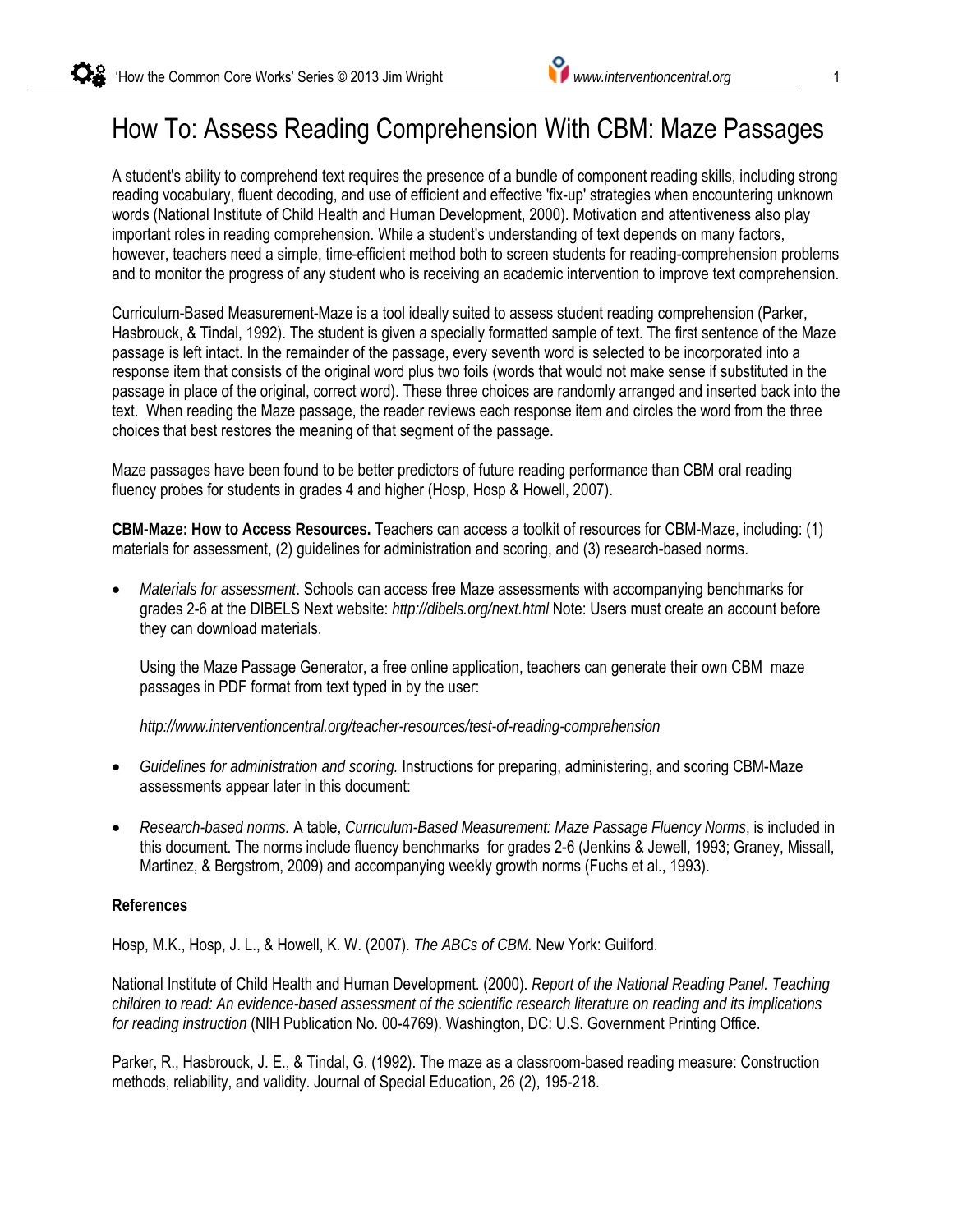#### **CBM-Maze: Description**

CBM-Maze passages are timed (3-minute) reading comprehension assessments with a multiple-choice response format. The student reads and completes the passage silently. CBM-Maze can be administered to a single student, a small group, or an entire class (Espin et al., 2010).

#### **CBM-Maze: Materials**

The following materials are needed to administer CBM-Maze passages:

- Student and examiner copies of CBM Maze passage (the process for creating Maze passages is described below)
- **Stopwatch**
- Pencils for students

#### **CBM-Maze: Preparation**

Before administering CBM-Maze, the teacher creates or obtains a Maze passage, using these guidelines (Espin et al., 2010):

- Passages used for Maze should provide sufficient reading material to occupy students for 3 minutes of silent reading. Samples should be at least 300 words in length.
- The first sentence of the Maze passage is left intact.
- In the text following the first sentence, every seventh word is selected to be incorporated into a response item that consists of the original word plus two foils (words that would not make sense if substituted in the passage in place of the original, correct word). These three choices are randomly arranged and inserted back into the text. Here is a sample of a Maze response item: *The rain (sang, cement, fell) on the garden.*

Schools can obtain free Maze passages and Maze benchmarks for grades 2-6 from the DIBELS Next website: *http://dibels.org/next.html*

Schools can also obtain their own CBM Maze passages in PDF format based on text typed in by the user by accessing the Maze Passage Generator, a free online application: *http://www.interventioncentral.org/teacher-resources/test-of-reading-comprehension*

**CBM-Maze: Directions for Administration** (adapted from Sarasti, 2009)

- 1. The examiner distributes copies of CBM Maze probes to all the students in the group.
- 2. The examiner says: "When I say 'begin', start reading the story silently. Wherever you come to a group of 3 word-choices, circle the word that makes sense. Work as fast as you can but do your best work. If you finish the first page, go to the next page and continue working until I tell you to stop."
- 3. The examiner says: "Ready? Begin" and starts the stopwatch.
- 4. After 3 minutes, the examiner stops the stopwatch and says:"Stop. Pencils down".
- 5. These directions are repeated for each Maze passage administered in a session. The examiner then collects and scores the passages.
- 6. *Initial Assessment:* If the examiner is assessing the student for the first time, the examiner administers a total of 3 Maze probes during the session, using the above procedures and takes the median (middle) score as the best estimate of the student's reading-comprehension skills.

*Progress-Monitoring:* If the examiner is monitoring student growth in computation (and has previously collected Maze data), only one Maze probe is given in the session.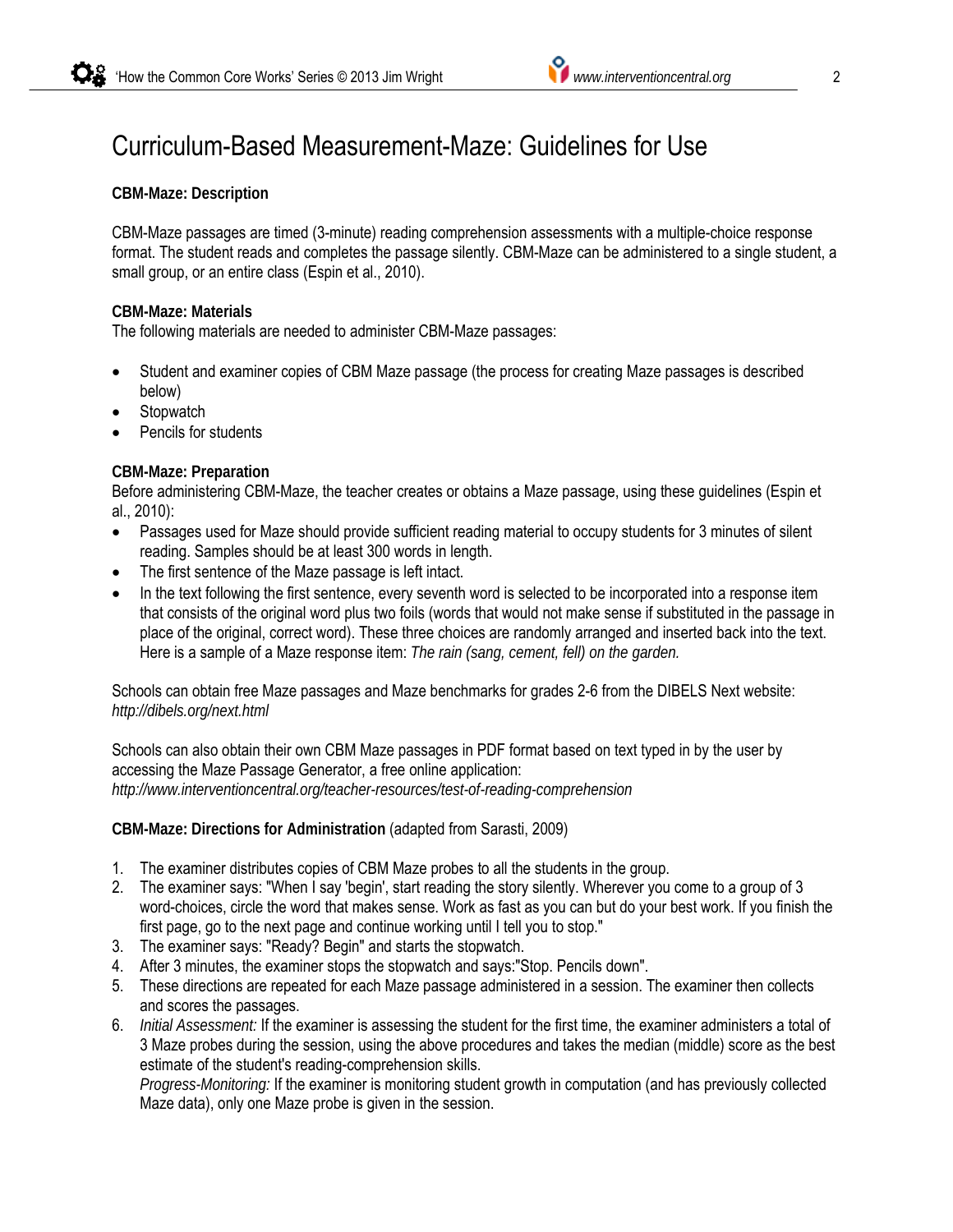#### **CBM-Maze: Directions for Practice**

If students are not yet familiar with the Maze, use the Maze practice page and accompanying examiner directions appearing later in this document to ensure student understanding of the activity before administering the assessment.

#### **CBM-Maze: Scoring Guidelines**

The examiner adds up the total number of correct responses, giving the student credit for each Maze choice-item in which the correct word is circled.

#### **References**

Espin, C. Wallace, T., Lembke, E., Campbell, H., & Long, J. D. (2010). Creating a progress-monitoring system in reading for middle-school students: Tracking progress toward meeting high-stakes standards. *Learning Disabilities Research & Practice, 25*(2), 60-75.

Sarasti, I. A. (2009). *An investigation of the reliability and validity of curriculum-based measurement maze probes: A comparison of 1-minute, 2-minute, and 3-minute time frames.* Unpublished doctoral dissertation, Temple University, Philadelphia, PA.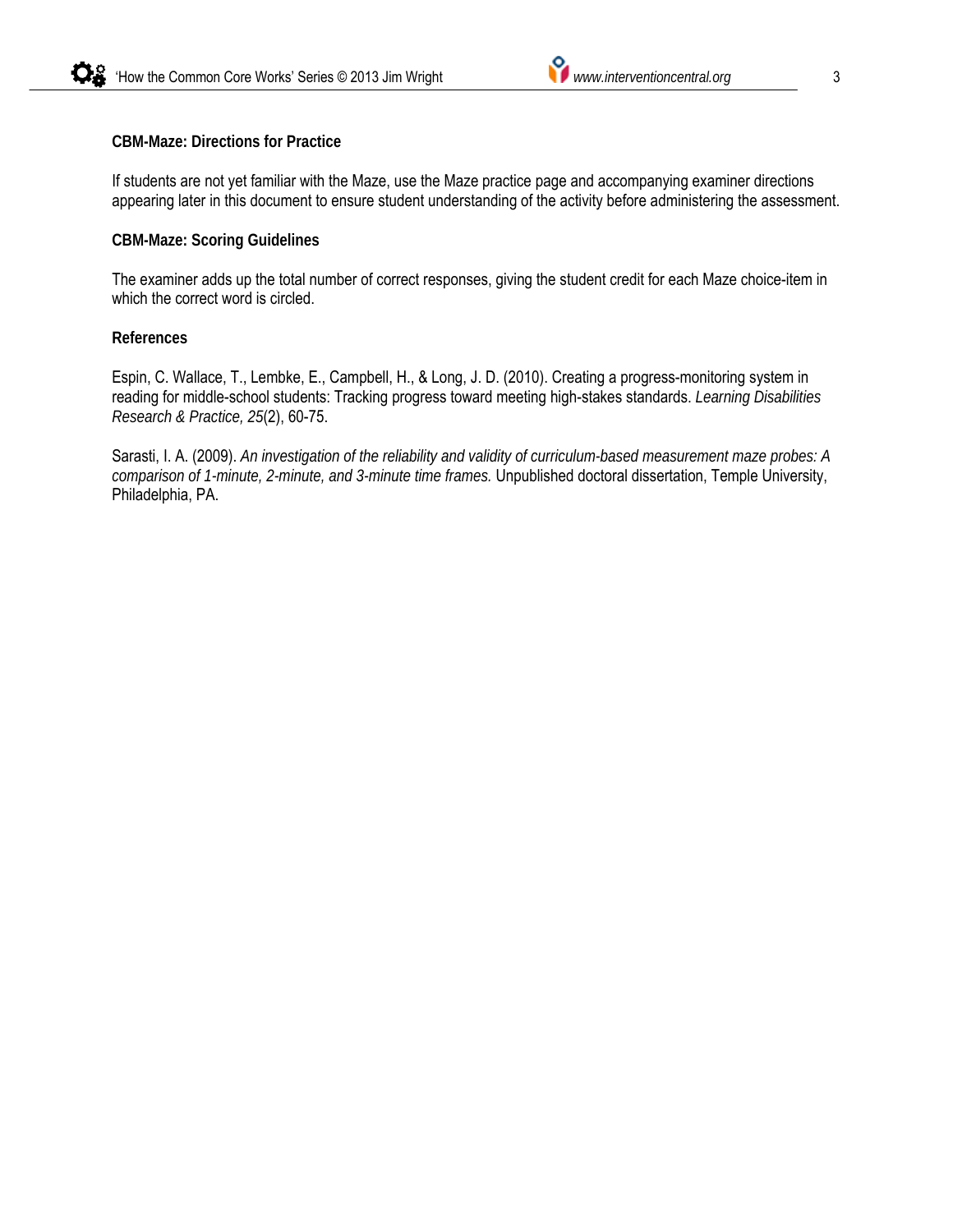**CBM-Maze: Directions for Practice** (adapted from Sarasti, 2009)

If students are not yet familiar with the Maze, use the Maze practice page and these examiner directions to ensure student understanding of the assessment activity:

- 1. The examiner hands out copies of the Maze practice page to students.
- 2. The examiner says: "We will practice a story together. Look at the practice page. Read the first sentence to yourself while I read it aloud*: The rain (sang, cement, fell) on the garden.* The three choices are sang, cement, fell.

*The rain sang on the garden.* That sentence does not make sense. *The rain cement on the garden.* That sentence does not make sense. So the correct word to circle is *fell*."

[The examiner scans the group to ensure that all students circle the correct word before continuing.]

3. The examiner says: "Now go to the next sentence on the practice page. Read it to yourself while I read it aloud: *The teacher walked (quickly, blue, trust) down the hall.* Which word is the correct choice to complete the sentence?

[Ensure that students chorally give the correct response before continuing.]

That's right: *The teacher walked quickly down the hall* is correct, so circle the word *quickly*."

4. The examiner says: "Now read the next sentence on your practice page to yourself. Raise your hand when you have the answer.

[When students are ready, the examiner reads the practice sentence with correct answer: *The ship sailed (blank, toward, eight) the port*.]

Yes, the correct sentence is *The ship sailed toward the port*. Now that you have chosen the correct word, what do you do?"

[The students should say "Circle it." The examiner ensures that all students fully understand the Maze response task.]

Yes, you circle the correct word. You are ready to do the next story on your own."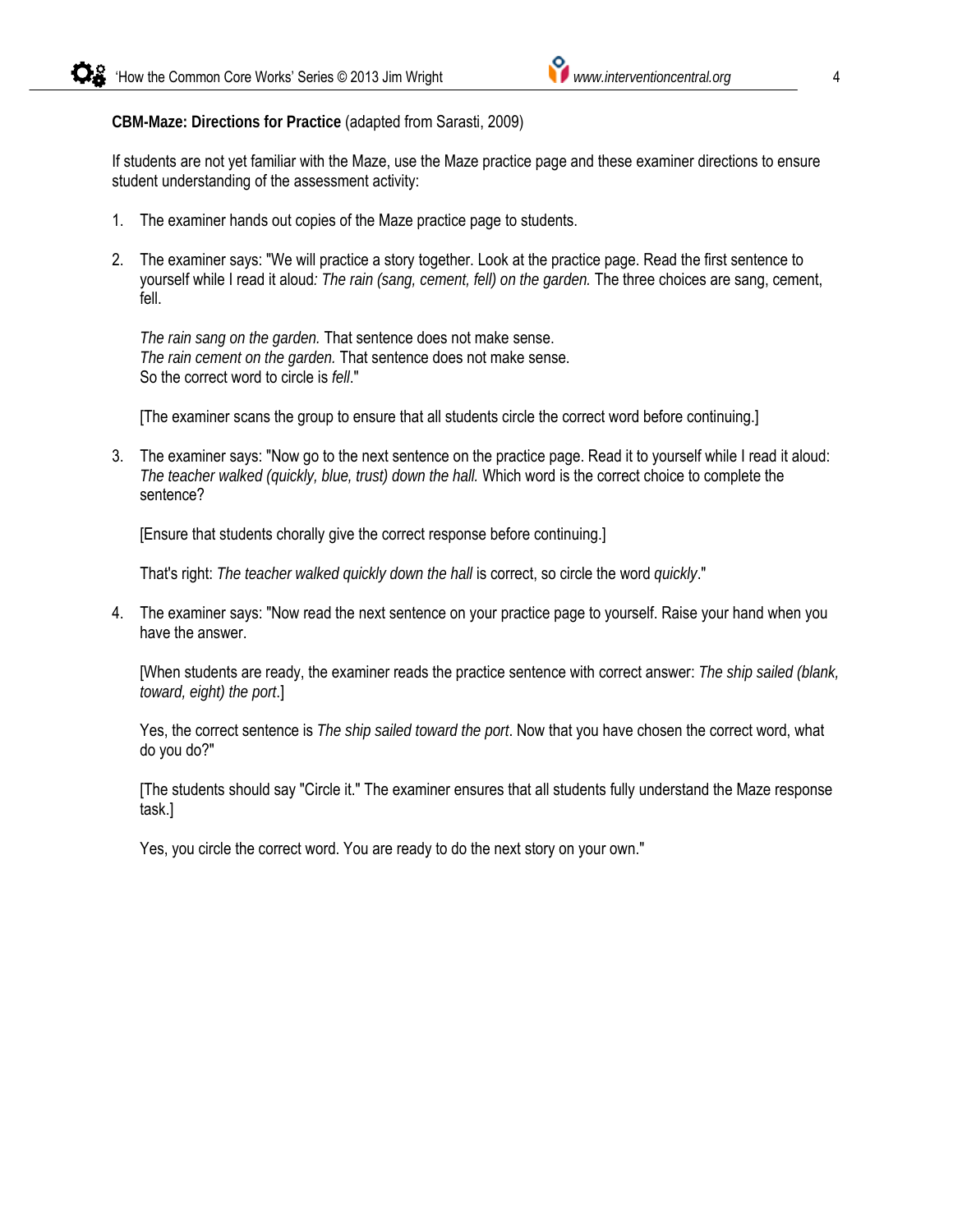# **CBM-Maze: Practice Page**

1. The rain (sang, cement, fell) on the garden.

- 2. The teacher walked (quickly, blue, trust) down the hall.
- 3. The ship sailed (blank, toward, eight) the port.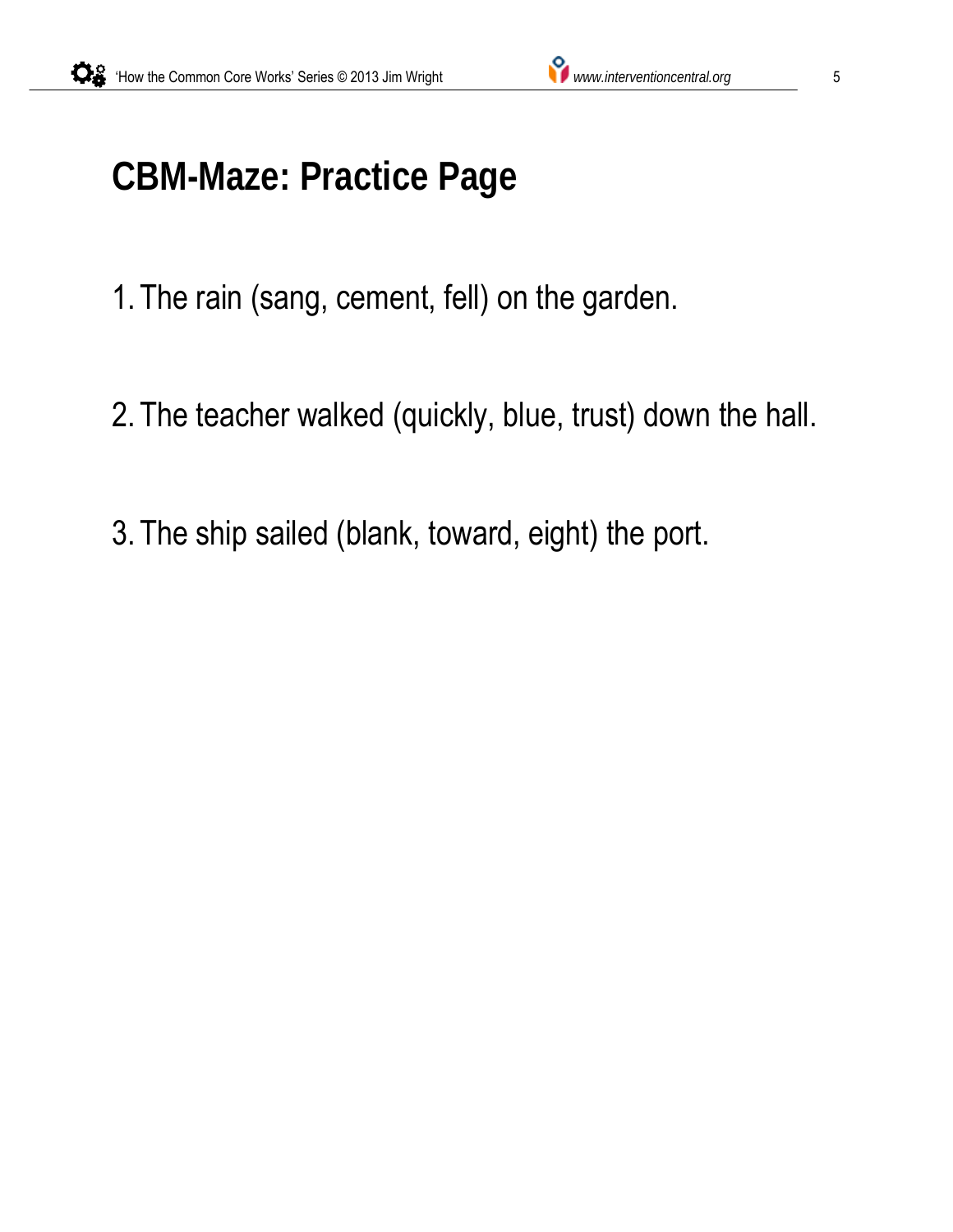### Curriculum-Based Measurement: Maze Passage Fluency Norms (Fuchs, Fuchs, Hamlett, Waltz, & Germann, 1993; Graney, Missall, Martinez, & Bergstrom, 2009; passage in which every seventh word has been selected as a choice item. The student reads the passage of the p

**CBM-Maze** assesses basic student reading comprehension. In a Maze assessment, the student is given a passage in which every seventh word has been selected as a choice item. The student reads the passage silently. Each time the student comes to a choice item, the student chooses from among 3 replacement words: the correct word and two distractors. The student circles the replacement word that he or she believes best restores the meaning of the text. The Maze is timed: while the length of Maze assessments can vary, the most common time-standard is 3 minutes (Graney et al., 2009).

| Grade | Fall<br>Maze<br>(Jenkins & Jewell,<br>1993) | $Fall:+/1SD$<br>$\approx 16$ th%ile to 84th%ile) | Spring<br>Maze<br>(Jenkins &<br>Jewell, 1993) | Spring: $+/-1$ SD<br>(≈16th%ile to 84th%ile) | Weekly<br>Growth<br>(Fuchs et al<br>1993) |
|-------|---------------------------------------------|--------------------------------------------------|-----------------------------------------------|----------------------------------------------|-------------------------------------------|
|       |                                             |                                                  | 15                                            | 7←23                                         | 0.40                                      |

| Grade | Fall<br>Maze<br>(Graney<br>et al.,<br>2009) | $Fall:+/1$<br><b>SD</b><br>(≈16th%ile to<br>84th%ile) | Winter<br>Maze<br>(Graney<br>et al.,<br>2009) | Winter: $+/-1$<br>SD<br>(≈16th%ile to<br>84th%ile) | Spring<br>Maze<br>(Graney<br>et al.,<br>2009) | Spring: $+/-1$<br>SD<br>(≈16th%ile to<br>84th%ile) | Weekly<br>Growth<br>(Fuchs et al.,<br>1993) |
|-------|---------------------------------------------|-------------------------------------------------------|-----------------------------------------------|----------------------------------------------------|-----------------------------------------------|----------------------------------------------------|---------------------------------------------|
| J     | 13                                          | 7↔19                                                  | 14                                            | $8 \leftrightarrow 20$                             | 15                                            | $9 \leftrightarrow 21$                             | 0.40                                        |
|       | 14                                          | $9 \leftrightarrow 19$                                | 21                                            | $12 \leftrightarrow 30$                            | 20                                            | $12 \leftrightarrow 28$                            | 0.40                                        |
| 5     | 18                                          | $11 \leftrightarrow 25$                               | 22                                            | $14 \leftrightarrow 30$                            | 26                                            | $18 \leftrightarrow 34$                            | 0.40                                        |

| Grade | Fall<br>Maze<br>(Jenkins & Jewell,<br>1993) | $Fall:+/1SD$<br>(≈16th%ile to 84th%ile) | Spring<br>Maze<br>(Jenkins &<br>Jewell, 1993) | Spring: $+/-1$ SD<br>(≈16th%ile to 84th%ile) | Weekly<br>Growth<br>(Fuchs et al.,<br>1993) |
|-------|---------------------------------------------|-----------------------------------------|-----------------------------------------------|----------------------------------------------|---------------------------------------------|
|       | 33                                          | 22↔44                                   | 39                                            | $26 \leftrightarrow 52$                      | 0.40                                        |